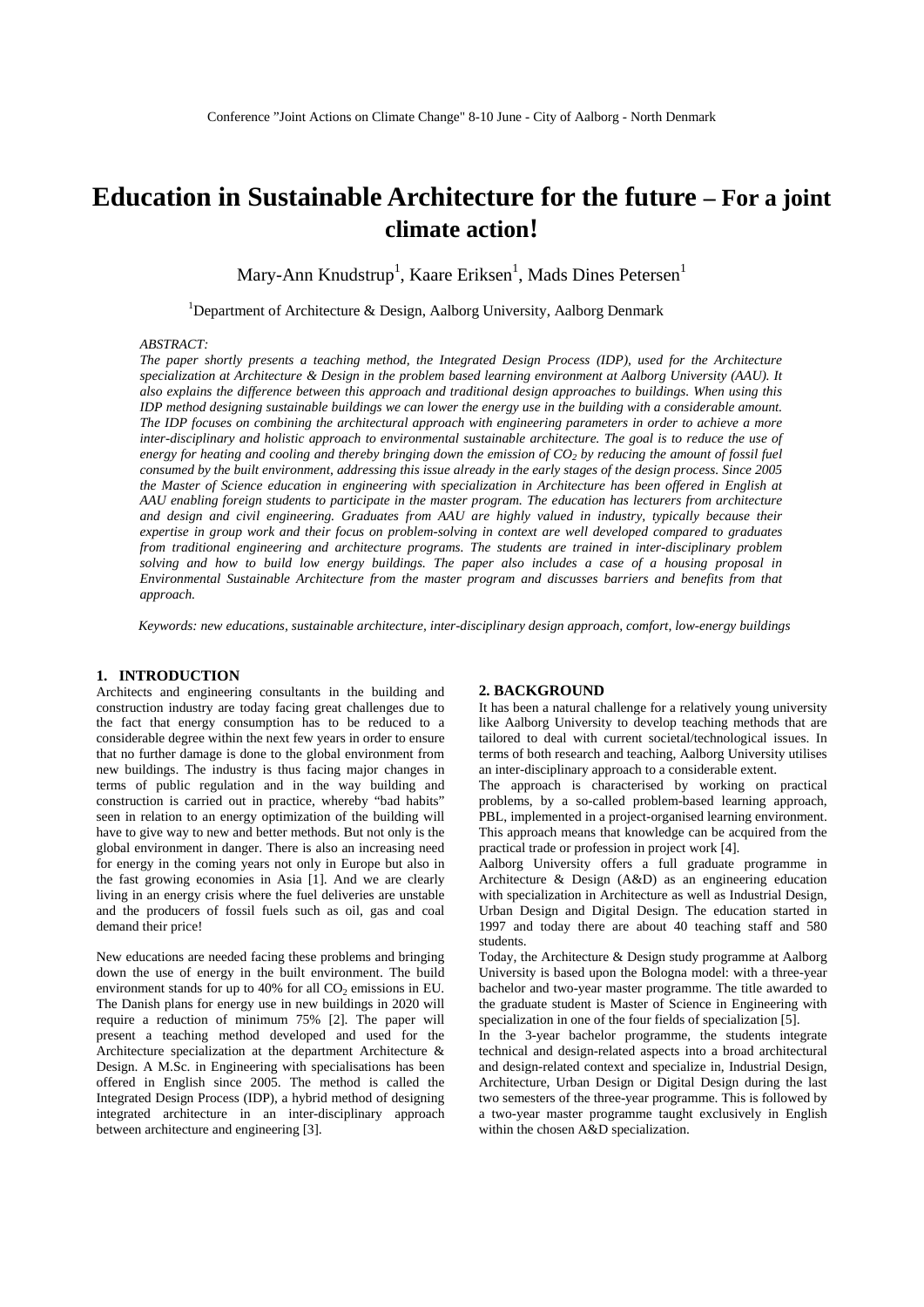The curriculum is organized so that engineering lecturers from the technical departments and lecturers of architecture and design from the new and more aesthetically oriented Department of Architecture & Design are teaching the core competencies of their professions in a well-balanced blend supported by lecturers from departments of technical science at the university.

Achieving a successful blend of the different professional attitudes and traditions has been a sometimes difficult process, but today some of the barriers between these fields have been broken down and replaced by mutual respect and cooperation. It has been a challenging process for the participating teachers and researchers who have had to be open minded and willing to share knowledge across professional borders.

# **3. THE IDEA BEHIND THE IDP METHOD DEVELOPMENT**

The idea behind the development of the Integrated Design Process IDP by Knudstrup from 2000–2002 [3, 6], was to focus on the ability to integrate knowledge from engineering and architecture in a hybrid design approach.

The approach was integrated in the study guide for the 6th semester and today the Integrated Design Process is applied on most semesters in the master program for the architecture specialization and on some semesters in the bachelor program. The education bridges the intermediate space between the architectural and building engineering educations in Denmark, with the aim of bridging the professional gap between the architecture and engineering professions. The IDP runs through five phases of the design process where it deals with different tasks relating to design projects in general as well as tasks relating to environmental building design [7].

 What makes the IDP interesting is that it enables the designer to control the many parameters which must be considered and integrated in order to achieve better sustainable solutions when creating a more holistic approach to environmental sustainable architecture.

 The method copes with technical as well as aesthetical problems that must be solved in an integrated building design, and it focuses on the creative element in the design process, in order to identify new opportunities and come up with innovative solutions in a new building design. Therefore, the architect's artistic approach to the creation of ideas as well as his or her ability to see new solutions and work strategically and interdisciplinary in interaction with engineering parameters is very important. Using this ability without losing the creativity in the process is always very important when designing new architecture. [7]

# **5. ARCHITECTS AND ENGINEERS DIFFERENT APPROACHES**

 Danish architects are traditionally trained as generalists and to provide an overview of often complex projects. Therefore they use specific professional knowledge about architecture, design methods, space concepts, functionality, building structures as well as knowledge about the users and their needs and preferences for good living and working environments. Architects posses a basic architectural knowledge, but besides this basic knowledge, a different and complementary knowledge in the design process depending upon the purpose of the building and the needs of the users, is required. There are building types for different purposes e.g. offices, accommodation buildings, kindergartens, assisted living houses, schools, colleges, universities, airports, train and metro terminals, museums, hospitals, concert halls etc. It is part of the architects' professionalism to be able to accommodate the individual building to the specific function and set of users.

Up until the late 1990s the Danish schools of architecture and schools of design held a monopoly in terms of architectural designs education. This might be the reason why no major changes were seen in the area of design education before Aalborg University (AAU) set up this new initiative in 1997 an initiative that broke with the long tradition of Danish architects graduating from beaux-art schools. The lack of technical skills in the existing architectural degree courses has been the subject of continued criticism. Thus, for many years, the technical scientific aspect has been practically non-existent in such courses [8, 9].

On the other hand building engineers in Denmark are traditionally educated as specialists within more or less comprehensive areas such as construction, mechanical ventilation, natural and hybrid ventilation, light, heating e.g. The technical scientific aspect of design has been taught only in courses of engineering, which have in turn all but ignored the aesthetic dimension during the  $20<sup>th</sup>$  century [4].

 The conventional way of building in Denmark is that the architect shares or hands the project over to the engineer when he or she has pretty much finished the schematic design of the building. This leads the engineer to take a reactive role in the design process in stead the proactive role which is required in an inter-disciplinary approach to design. [10]

# **6. ARCHITECTS AND ENGINEERS WAY OF PROBLEM SOLVING**

In a PhD thesis from 2007 Hansen investigated how the professional differences were influencing the success of the inter-disciplinary process. Professor Donald Schön's study of problem solving situations in the architectural and the sciencebased engineering design professions showed that their approaches to problem-setting and solving is different [11, 12].

"Based on Schön's studies of respectively the architecture and the engineering design cases, it is possible to conclude that the differences in the approaches to problem and experimentation relate to different criterions of truth. The approach taken in the engineering design case would most likely apply the consistency and correspondence criteria of truth while the approach taken in the architecture case would most likely rely on criterions of consensus and coherence, because it is not possible to apply the consistency and correspondence criteria of truth for the type of experiment conducted in the case of architecture. This can obviously cause difficulties of communication during the process when engineers and architects have to agree on the different decisions involved in the creation of architecture. This might not be a problem if these differences are addressed in the beginning of the project when the inter-disciplinary design team is formed." (Hansen 2007)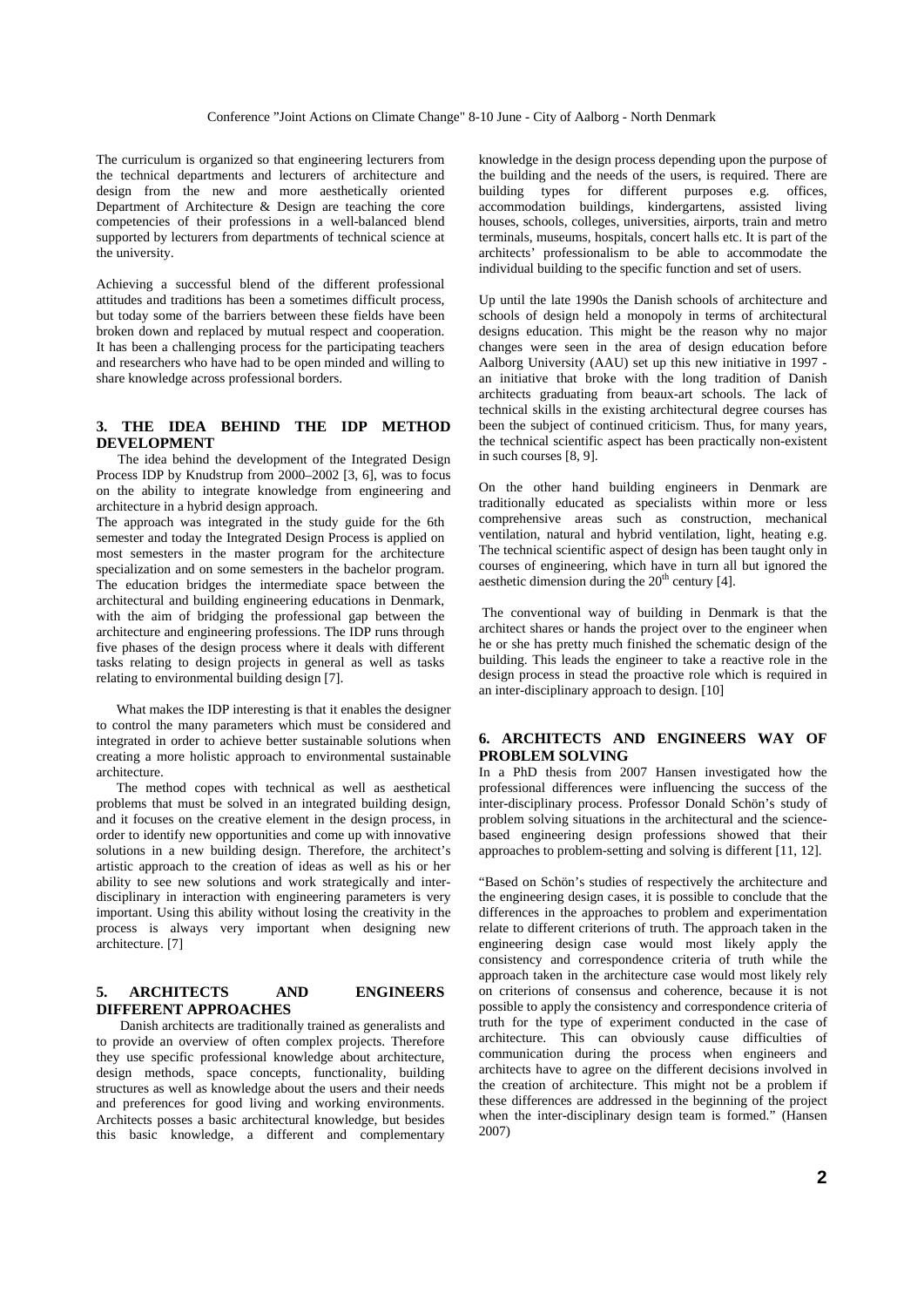Table 1: Comparison of problem-solving and setting in respectively engineering design and architecture professions [13].

| Engineering design                                                                                                                        | Architecture                                                                                                                                              |
|-------------------------------------------------------------------------------------------------------------------------------------------|-----------------------------------------------------------------------------------------------------------------------------------------------------------|
| The problem is constant and<br>a hypothesis for how to<br>solve the problem changes<br>as a result of hypothesis-<br>testing experiments. | The problem is revised and<br>specified in relation to the<br>results of<br>move-testing<br>experiments (i.e. what<br>happens if I do this? Or<br>that?). |
| The solution is dependent<br>on the problem and the<br>investigated hypotheses,<br>and the problem defines the<br>solution.               | The problem and the solution<br>are interdependent, and the<br>solution is the result of<br>iterations between solution<br>and problem.                   |
| Both: The solution is more important than the problem.                                                                                    |                                                                                                                                                           |

These differences can explain why engineers and architects sometimes have difficulties agreeing about how to approach projects, and why engineers sometimes find it difficult to take a proactive approach to design strategy development – their educational background leads them to take a reactive approach to problems [11, 13, 14].

## **6.1 Language**

Multi-professional staff members often work hard to learn each others language. This is our experience from the process of building up the new education in Architecture & Design. It corresponds with Schön's identification of a 'language of designing' [13]. Therefore learning from both professional professions is a must for our students at the education in Architecture.

# **7. THE INTER – DISCIPLINARY APPROACH IN THE INTEGRATED DESIGN PROCESS**

The Integrated Design Process in the new A&D education takes an inter-disciplinary approach to designing a building instead of the conventional based on the discipline-oriented approach [3]. By bringing the knowledge from different disciplines together from the first step in the process, creative solutions for a sustainable built environment can be developed.

As an outcome of this process the students learn the architects' language as well as the engineers' language as they are supervised by both the architectural professors from the Department of Architecture & Design and the engineering professors from the Department of Civil engineering.

 The IDP includes work with the architecture, the design, spaces, proportions, and the light in the rooms, functional aspects, energy consumption, (cooling, ventilation), technology, and construction. The IDP hence supports the students' effort to create a built environment that people feel comfortable to live and work in. In the following section, the various phases of a design project are described to give an insight to the different phases of the IDP.

The Integrated Design Process taught at A&D consists of the following main phases:

**1. Problem formulation / project idea, 2. Analysis Phase, 3. Sketching Phase, 4. Synthesis Phase and 5. Presentation Phase.** The process is described as a linear process, but it is very important to be aware that it is an iterative process. [3]

#### **7.1. Problem Formulation or Project Idea**

 The first step of the building project is the description of the problem or the project idea for an environmental, sustainable building or zero emission building.

# **7.2. The Analysis Phase**

 The Analysis Phase encompasses an analysis of all the information that has to be procured before designing the building. Information about the municipality plan, the site, the architecture of the neighbourhood, topography, vegetation, sun, light and shadow, predominant wind direction, and access to and size of the area and the clients' demands. It is also very important, in this phase, to decide the targets for energy use (heating, cooling, ventilation, lighting) and indoor environmental quality (thermal, comfort, air quality, acoustics, lighting quality) of the new building as well as criteria for application of passive technologies. Other criteria or wishes from the client such as life cycle assessments on materials, solar cells e.g. can be integrated at this stage. The tools applied can be: Hand sketches, Pre-designed spreadsheets regarding: Energy consumption, internal heat gains,  $CO<sub>2</sub>$  and sensory pollution, 24 hour average, max and min temperature, the daylight factor.

 At the end of the analysis phase, room program and architectural and technical design parameters as well as the goal for the building are put into an architectural programme.

# **7.3. The Sketching Phase**

 The Sketching Phase is the phase where the professional knowledge of architects and engineers is combined through the design process and tools to provide mutual inspiration. This also implies the demands for the architecture and living environment and visual impact, as well as the demands for functions, construction, energy consumption, indoor environmental conditions and other quality criteria to be met like architectural quality, thermal comfort, view to the outside, lighting quality, etc.. During the sketching phase all defined criteria and target values are considered in the development and evaluation of design solutions.

In this phase the professional parameters from architecture and engineering are merging in the IDP interacting with each other. The precondition for designing an low energy or sustainable building in an IDP is as follows: In the sketching phase the designer must repeatedly make an estimate of how his or her choices regarding the form of the building, the plans, the architectural programme, the orientation of the building, the construction, and the building envelope influence the energy consumption of the building in terms of heating, cooling, ventilation and daylight – and how these choices inspire each other. The mutual influence and inspiration of all the above parameters must meet the specifications which have been set up for the architectural, functional and technical aspects of the building.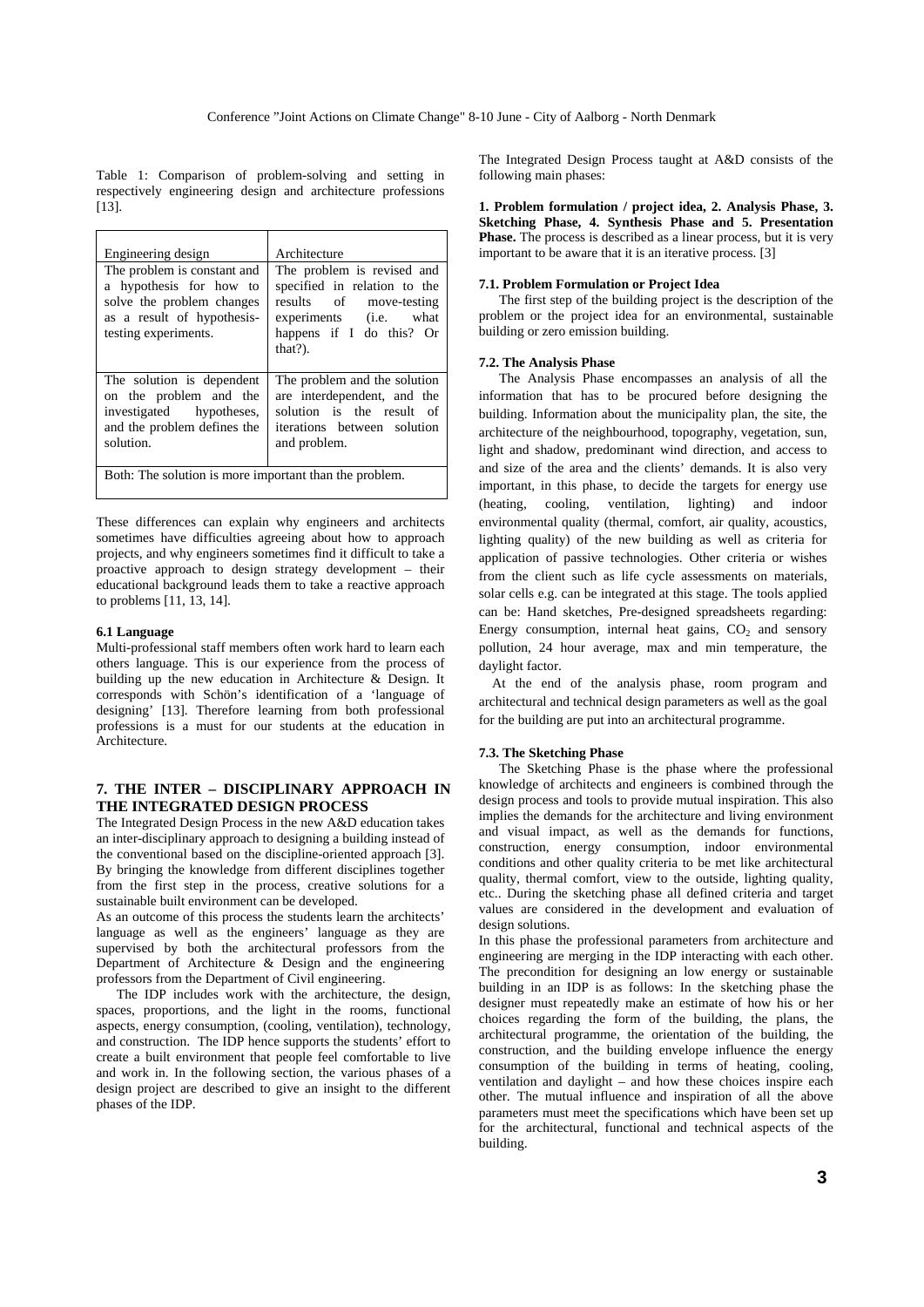Typically, the different solutions have different strengths and weaknesses when the fulfilment of the different design criteria and target values is evaluated.

The tools applied are: Hand sketches, foam or cardboard models, digital sketches in Sketch Up, 3D MAX, Rhino, pre-designed spreadsheet calculations regarding: Natural ventilation, Build desk or PPHP or Be06 and BSim, Dial Europe or Dialux, EcoTect and Radiance.

# **7.4. The Synthesis Phase**

 The Synthesis Phase is the phase where the new building finds its final form, and where the demands in the programme are met. The designer reaches a point in the design process where all parameters considered in the sketching phase interact – architecture, plans, the visual impact, functionality, clients goal, aesthetics, the space design, working environment, room programme, principles of construction, energy solutions and targets and indoor environment form a synthesis. In the synthesis phase the various elements used in the project should be optimised, and the building performance is documented by detailed calculation models.

The tools there can be used are: Hand sketches, cardboard models, digital sketching in Sketch Up (more detailed), Dail Europe or Dialux, BSim, ADT, 3D MAX, Rhino.

 This way the project reaches a phase where each item, one might say "falls into place", and other possible qualities may even be added. The project finds its final form and expression and the project fulfils the architectural programme.

# **7.5. The Presentation Phase**

The Presentation Phase is the final phase that includes the presentation of the project. The project is presented in such a way that all qualities are shown and it is clearly pointed out how the aims, design criteria, and target values of the project have been fulfilled for the client.

The integrated design approach in the IDP method has been tested in many projects with success. The following case shows a housing proposal from the 8th semester.

# **8. THE CASE PROPOSAL**

The case describes an environmental sustainable building complex with very low energy consumption and a comfortable indoor climate. The building also represents high architectural qualities in terms of expression, functionality and spatial expression and god living conditions for the inhabitants. The building fulfils low-energy class 1:  $35kWh/m^2 + 1100/A$  which will bee implemented in Denmark in 2015 according to the Danish Building regulation. [15]

This project called "THE LINK" describes a new building complex (see fig. 1) in the western part of Aalborg on the edge of the dense city [16]. The complex contains dwellings for both families with children and dwellings for singles or couples.



Fig. 1 The new building complex called THE LINK

The goal is to use the advantages of the multi-story apartment house and integrate the qualities of the single-family house by giving access to terraces from every apartment and an access to at space between the houses with leisure areas, sport , playground etc.



Fig. 2 The concepts

The projects main concept (se fig. 2) is to lift the terrain and then protect the complex against the rising water level that is becoming more and more common in this area. Another concept is to lift the complex up in different heights. By lowering the buildings to the south the passive solar heat is allowed into the buildings at the north and very good daylight conditions are also let into the courtyard.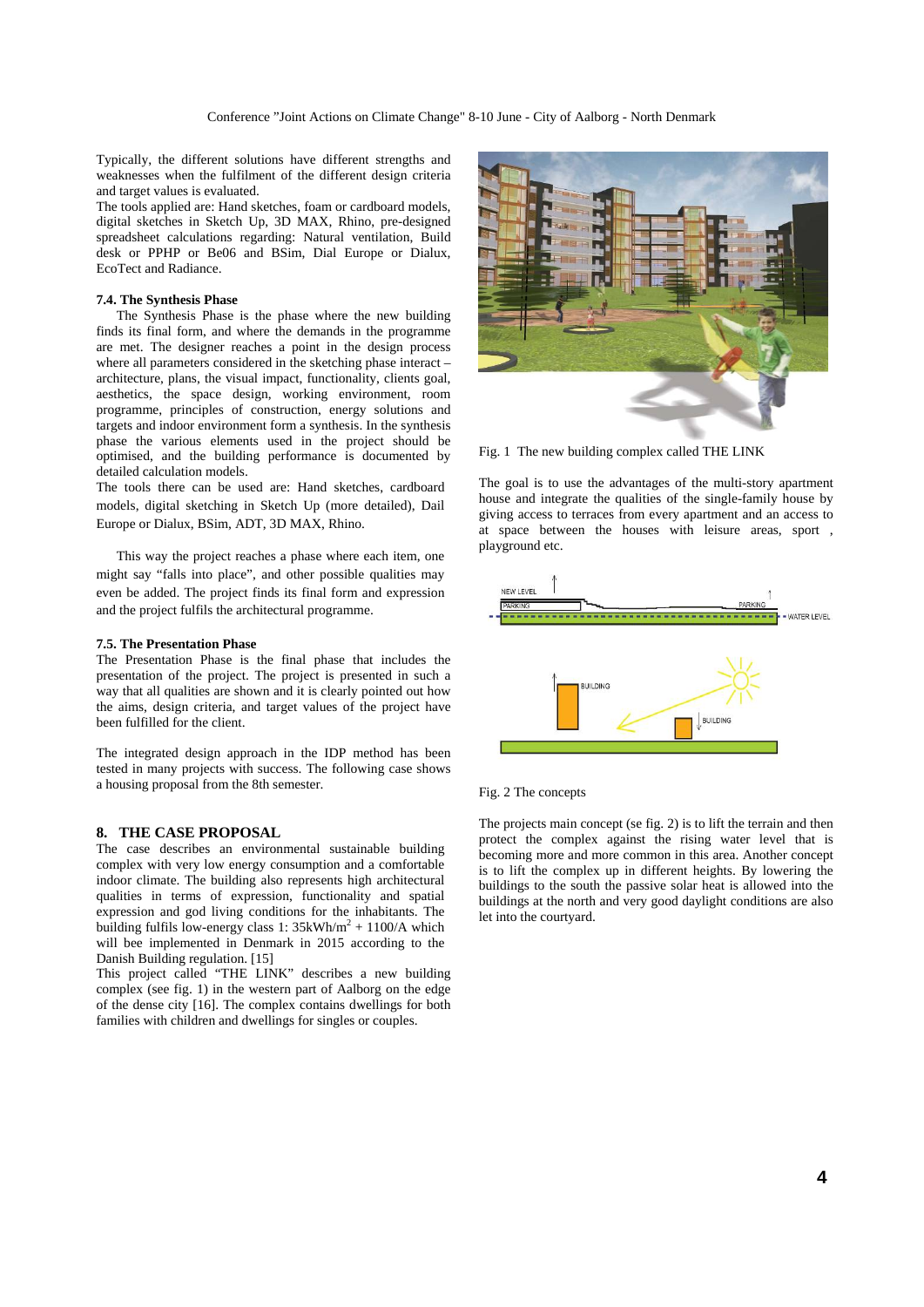

Fig. 3 The site plan of the complex

The high multi-storey building to the north contains apartments and the lower buildings to the south are two and three storey row houses. A common area is programmed between the buildings with spaces for several activities such as a barbeque area, water pond, sports areas and a terraced "hillside" for playing and relaxing as illustrated in the site plan (see fig. 3).

The northern building is raised three meters and the area underneath is used for storage, bicycles and car parking. This area is entered from the east, which leaves the courtyard completely free of cars and it is therefore a safe environment for children to be in.

The row houses have a private garden and parking to the south and access to the common area to the north.

The expression of the facade varies in depth as well as in colour contrasts. The depths are used to cast shadows on to the facade as well as providing a varied expression. The contrast in black and white materials highlights this variation and makes the building seam less compact.



Fig. 4 Part of west façade of the multi-story building

The intention of the white parts of the facade is to reflect light into the apartment and brighten up the balcony (see fig. 4). Sliding wood lamellas are chosen to soften the brightness from the white colour into a pleasant natural light when being on the balcony or inside.



Fig. 5 3D visualization of the living room

The lamellas as well as the depth in the facade have a positive influence on the indoor climate in terms of preventing overheating during the summertime (see fig. 5).



Fig. 6 The apartment suitable for a family with 2 children or for couples.



Fig. 7 A row house suitable for a family with children with direct access to a private outdoor space.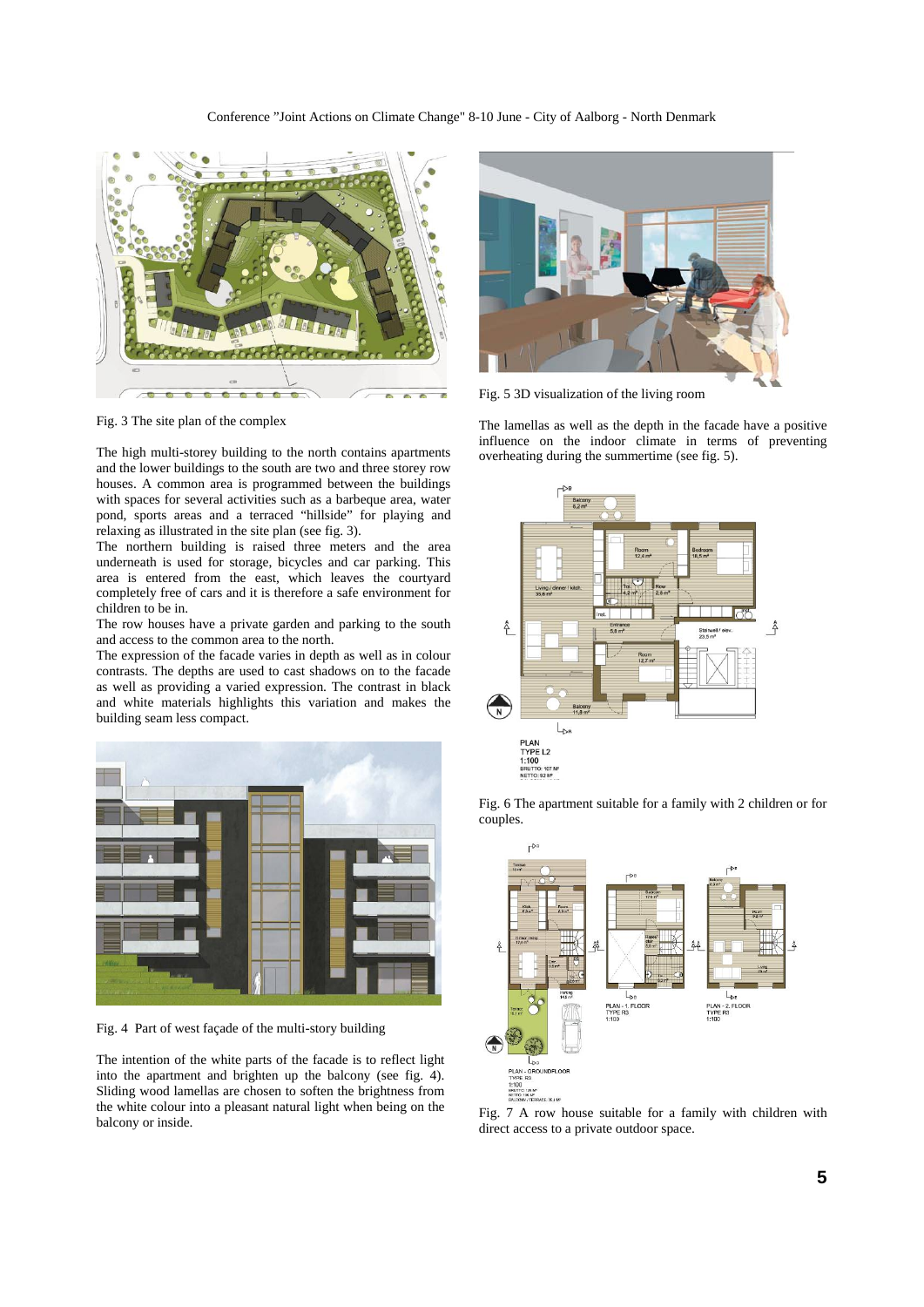The complex contains six different types of dwellings. It creates an interesting expression of the buildings and the different needs for the target groups are fulfilled (see fig. 6 & 7).



Fig. 8 3D visualization of the 1 floor in the row house complex

The construction principle in this proposal is based on the curtain wall. The facades are light and the inner walls are load bearing and stabilizing. This results in thicker outer walls when putting in more insulation to minimize the heat loss.

By the compact shape, good U values, the use of hybrid ventilation including heat recovery and other passive approaches in the design, the building fulfils a Danish energy class 1 (35kWh/m<sup>2</sup> + 1100A (per year)). It should also be possible from the drawings and 3D visualizations to have an impression of the good qualities and living conditions this project gives to the families in their new living environment (see fig. 8).

However, it is very important to remember that simply adding together design parameters and calculations does not make the building itself. Architecture is not the result of making complex calculations, as some may be tempted to suppose. Such calculations can only be used as guidelines in the integrated design process and must be combined with other tools and creative ideas that are provided through the architectural design process. The test on students' projects illustrates that it is certainly possible to design buildings with architectural qualities where the technical approaches are well integrated into the function and expression of the building.

# **9. CONCLUSSION**

The new education with specialization in Architecture with its inter-disciplinary approach, no doubt, is a challenge to the established educational system as well as the professions as it produces highly skilled graduates with an inter-disciplinary perspective and new professional culture. Today, the graduates from AAU are highly valued in industry, especially because their expertise in group work and their focus on problemsolving in context is well developed [17, 18]

There is no doubt that the traditional educations in architecture and engineering in Denmark support practice by well educated graduates who are trained and qualified to practical work in the conventional way. But as the need for a new kind of sustainable environment emerges the professions must accommodate with new methods and ways of working that in turn require new

types of professional competencies with the graduates. Thus there is a need for an alternative approach to solve the problems we are facing in the built environment in the coming years. It is not enough to employ more or less tacit vocational knowledge and technical engineering skills to ensure the optimal design and sustainability of a new low energy building.

Working with IDP gives the student a new kind of knowledge developed in close collaboration between architects and engineers in the design process. In order to develop this new inter-disciplinary professionalism with the students we have to overcome the barriers created by the different ways in which the established professions solve problems. The IDP provides the students with a different understanding of the design process as it facilitates an integration of technical and architectural aspects of the process. Thus the graduates get an inter-disciplinary approach that also enables them to work as facilitators between engineering and architecture in practice. They are well equipped to ensure that the final product does not only fulfill the technical standards as measured out by the engineers, but also have the architectural qualities of good living or working environments for the inhabitants.

The lack of form finding tools! Different kinds of software for modeling and tools for calculations are used in the IDP program at Aalborg University. But one of the major obstacles is the lack of tools, which allow the designers to use their knowledge about how to reduce for example energy consumption in the early design phases, especially in larger complex projects. Present engineering tools are specialized and very detailed [19], making them difficult to use for designers because they give a numerical output and does not show where possible problems can occur or where improvements might be made. Furthermore these tools do rarely possess interoperability with traditional CAD tools used for modelling [20], making the integration and evaluation of the different parameters more difficult than necessary. Therefore new formfinding tools have to be developed to make the integration process easier. But also new calculation tools are needed to complex projects.

Seen from the perspective of an architect, it can be a huge challenge and time consuming to work together with building engineers and vice versa. You have to bend your professional profile and open your mind to what can be learned from the other professions. Then you have to implement this new knowledge on the design and construction of buildings in order to improve the integration of technical, architectural, and environmental elements in sustainable solutions. In order to reach this goal there are a number of theoretical and practical issues to take in to consideration in the preparatory as well as in the later phases of a building project. Good compromises have to be made so that the architectural demands and qualities of the project will co-exist with the technical demands and qualities. It is also our experience that you have to take good care of the "soft" qualities of the architecture, as they are often under pressure from the "hard facts" of the engineering.

ACKNOWLEDGEMENTS. Thanks to the project group from the 8 Th semeste Architecture & Design for permission to use their project.